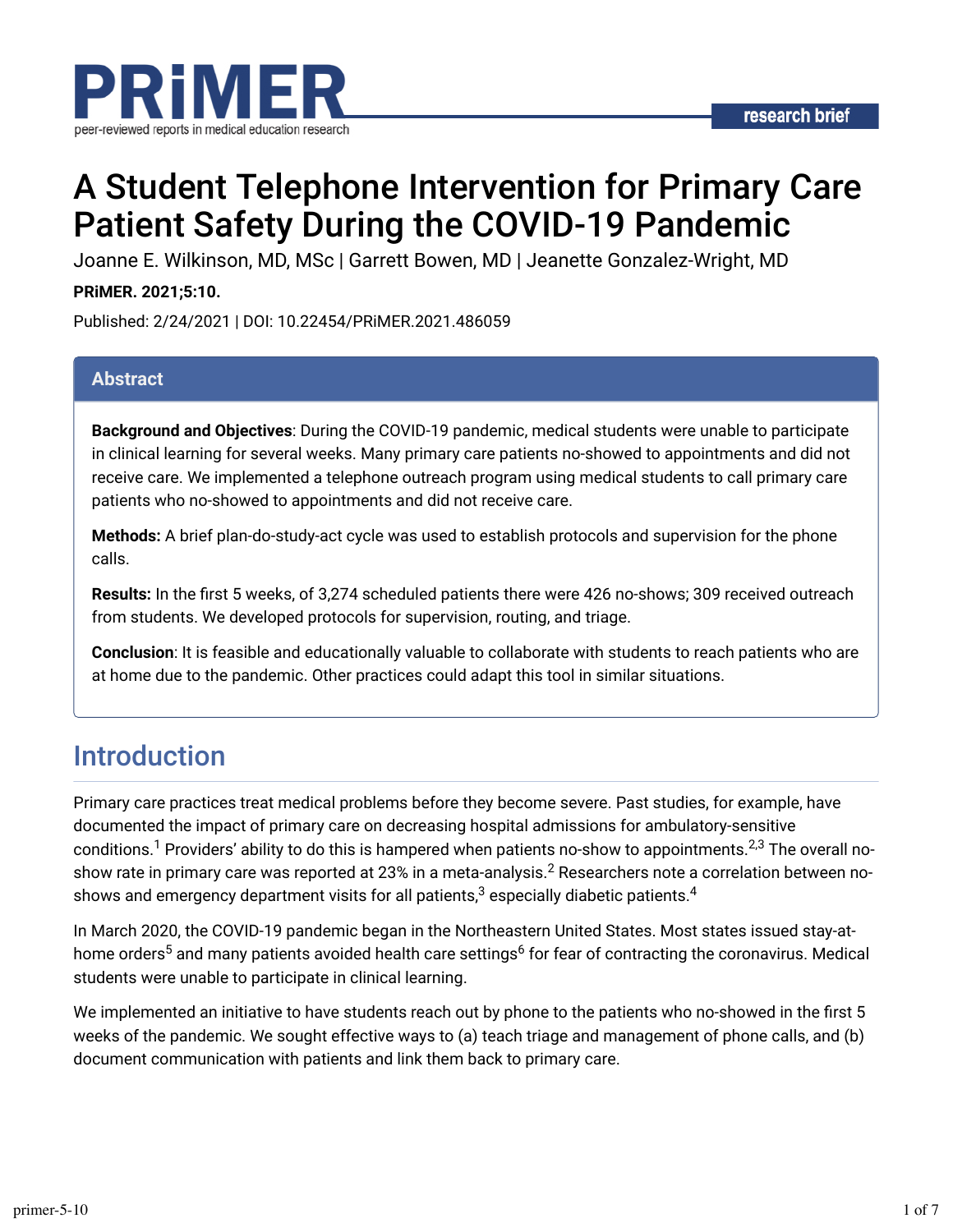# **Methods**

Our clinic is a family medicine teaching practice in Pawtucket, Rhode Island with approximately 12,000 patients. In 2019 there were 30,000 visits, about 600 per week. The clinic is staffed by 47 providers (37 residents).

In Rhode Island, schools were closed on March 13, 2020.<sup>7</sup> The Warren Alpert Medical School at Brown University also advised students to stay at home and not participate in clinical rotations. Medical student rotations were impacted; some used virtual learning.

We proposed an initiative for medical students familiar with the clinic and the electronic medical record (EMR). They reviewed the EMR from home, finding all the no-shows from March 13 through April 17 (these patients were deemed most likely to have active health issues), and reached out to these patients by phone. We did a rapid-cycle plan-do-study-act (PDSA)<sup>8,9</sup> over 2 days during which all the calls were precepted with the medical director in real time and we took notes to optimize subsequent calls. The students then called the remaining patients over 2 weeks.

We collected data on the types of calls that came up and how much supervision they required, as well as the students' learning curve about formatting and routing the notes. We also collected data on the number of scheduled appointments, number of no-shows, and number of patients called by each student from looking at the schedule page of the EMR and the students' notes.

We consulted with the institutional review board at our institution, which determined that this project did not meet the federal definition of human subjects research.

# **Results**

Between March 13, 2020 and April 17, 2020, 3,274 patients were scheduled for in-person visits at our clinic; 426 of them no-showed during that time, the rate decreasing from 16% to 8% over time (Table 1).

Table 2 shows the output from the rapid-cycle PDSA in the first 2 days of the project. We focused on process measures to rapidly teach, develop, improve, and implement a short-term intervention. We identified types of problems (eg, patients who need appointments vs simply needed refills or labs), note routing issues, and follow-up issues.

Table 3 shows the supervision plan. While the students were not intended to exercise clinical judgment over the phone, we wanted to be sure they were adequately supported and that patient safety was prioritized. Table 4 details the routing protocol for calls. Feedback from providers indicated that the routing was overly cautious (many providers copied), but we felt that was reasonable given the uncertainty regarding who might be ill/quarantined and unavailable to do clinical work.

Table 5 shows data on the no-show volume and phone call volume. This shows an overall snapshot of the work done by the students and the amount of time it took. Most important was the educational aspect of this project. While all the learning occured on the job, the students were asked to refect on what they learned/gained from the project afterward (Table 6).

# **Discussion**

The COVID-19 pandemic has caused many changes in the process of providing health care. $^{10}$  Most of these changes dealt with the care of patients with COVID and suspected COVID $^{11}$ ; secondarily, some changes prioritized patient safety, for example cancelling elective surgery.<sup>12</sup>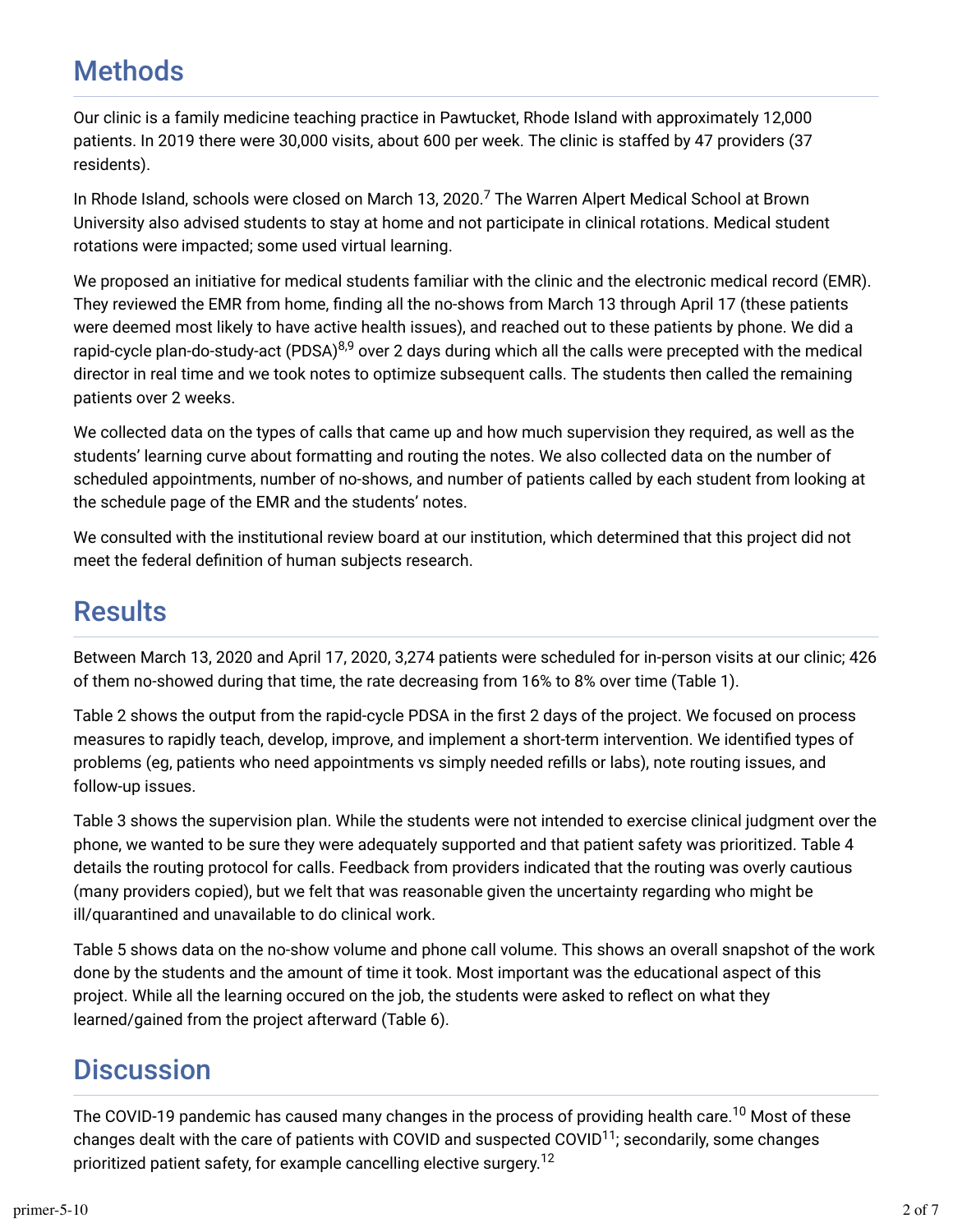In our clinic, we also worried about unintended consequences of COVID unique to primary care practices<sup>11,13</sup> —uncontrolled chronic illnesses, delays in testing or diagnosis for patients undergoing workups, and delayed/postponed routine screenings. The work from this initiative is only a first step in developing guidelines to pause and resume routine/nonurgent primary care should another pandemic occur, or any issue that forces patients away from in-person care temporarily (eg, a weather event, an environmental disaster).

The key element in our initiative was the collaboration with medical students. Similar to other ambulatory clinics and initiatives,<sup>14,15</sup> incorporating medical students provided learning opportunities for students to engage in interdisciplinary patient care, strengthening our efforts to reach vulnerable patient populations. We were fortunate to recruit two students for the initial phase who understood our clinic workflow, but the project could be replicated in the future with different volunteers. An important note is that the project was initially labor-intensive for the supervising faculty (here, the medical director). A more sustainable model might include the students precepting calls with whichever faculty member was on duty at the clinic.

Future directions for this work include the expansion of ability to include students in alternate workforce deployment in primary care settings, attention to vulnerable populations during similar emergencies, and the safest and most effective ways to resume in-person care. It would also be interesting to compare patients who received a telephone intervention like this with those who did not on outcomes such as emergency department visits. For this project, we primarily focused on the educational experience and the learning and process outcomes above.

It remains to be seen whether this intervention will result in improved long-term outcomes in our patients. However, the execution and setup of this initiative was thought to be potentially of value to other settings with learners, especially since the pandemic is not yet over. We anticipate that over the next several months, more recommendations and ideas will be developed as a result of creative use of primary care resources in times of crisis.

| $1$ abic 1. Octiculared Appointments and NO-ONOVS by Ween, March To-Aphil 17, 2020 |                              |                        |  |  |
|------------------------------------------------------------------------------------|------------------------------|------------------------|--|--|
| <b>Week</b>                                                                        | Number of Patients Scheduled | Number of No-Shows (%) |  |  |
| March 16-20, 2020                                                                  | 617                          | 101 (16.4%)            |  |  |
| March 23-27, 2020                                                                  | 640                          | 97 (15.2%)             |  |  |
| March 30-April 3, 2020                                                             | 658                          | 90 (13.7%)             |  |  |
| April 6-10, 2020                                                                   | 702                          | 82 (11.7%)             |  |  |
| April 13-17, 2020                                                                  | 657                          | 56 (8.5%)              |  |  |

# Tables and Figures

#### Table 1: Scheduled Annointments and No-Shows by Week March 16-April 17, 2020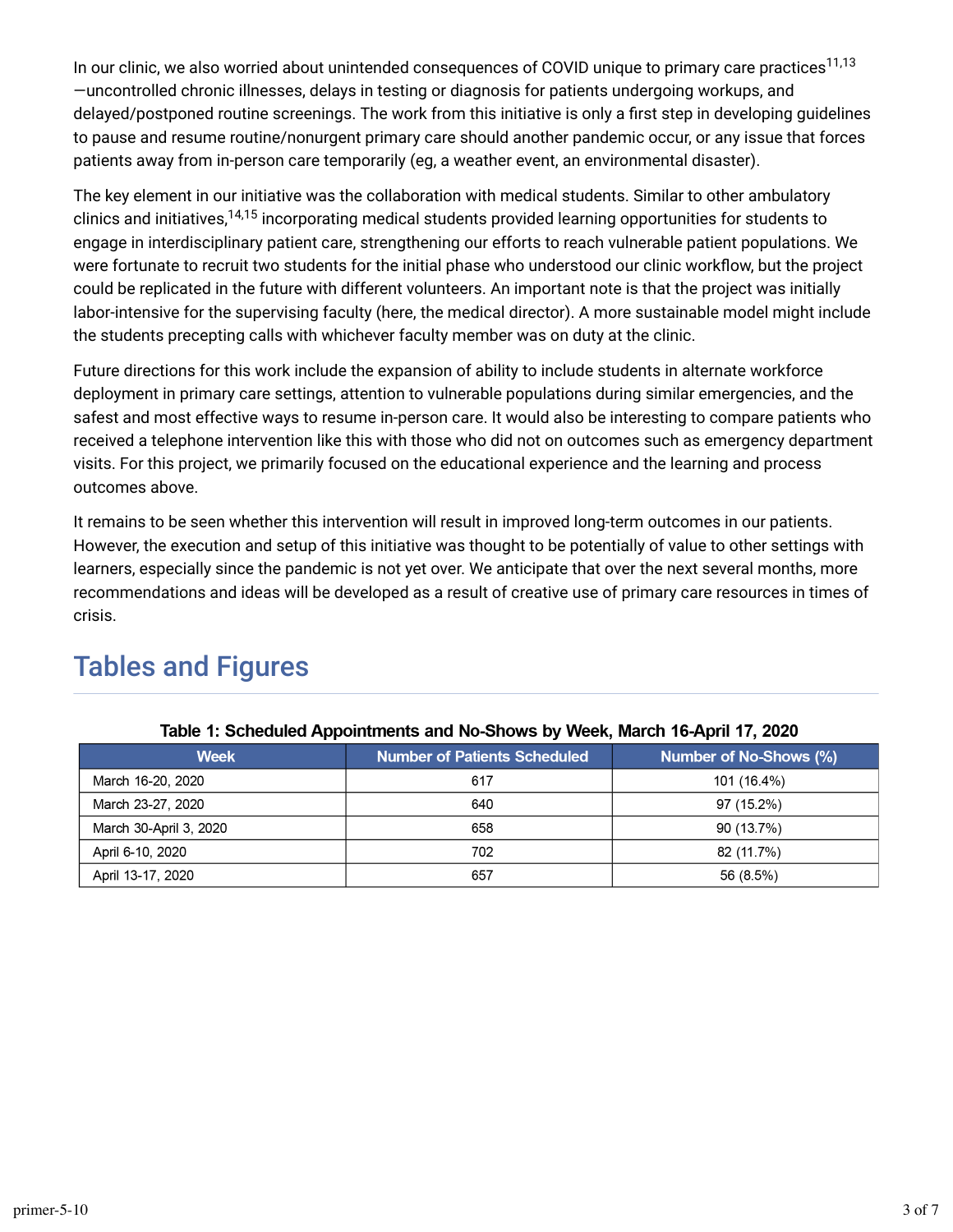#### Table 2: PDSA Cycle Output From First Few Days of Intervention

|       | <b>Implementation</b>                                                                                                                                                                                       | <b>Findings</b>                                                                                                                                                                                                                                                                                                                                                                                                 |
|-------|-------------------------------------------------------------------------------------------------------------------------------------------------------------------------------------------------------------|-----------------------------------------------------------------------------------------------------------------------------------------------------------------------------------------------------------------------------------------------------------------------------------------------------------------------------------------------------------------------------------------------------------------|
| Plan  | Brief plan to check each no-show, verify<br>contact info, try to call them<br>Script: reaching out from primary care<br>clinic, we are open, can do telehealth<br>visit, do they need anything at this time | • Use of doximity dialer was helpful; many patients will not answer call<br>from a blocked number<br>Make calls during hours that clinic is open, to facilitate communication<br>$\bullet$<br>with staff if needed directly after phone call<br>• Many patients asked for general information about COVID-19 (how to<br>self-isolate, what activities are safe, where to get tested, what to do<br>if symptoms) |
| Do    | 10 phone calls over 2 days                                                                                                                                                                                  | • Some patients were not home: came up with plan re how many times<br>to try to reach them and how to document if they could not<br>• Range of acuity of problems, unclear who to send the note to in the<br>EMR for different range of acuity<br>• Many phone calls very routine, raising question of which ones actually<br>need to be 'precepted' in real time                                               |
| Study | Discussion—each student with medical<br>director and then all three together, by<br>phone                                                                                                                   | Came up with supervision plan (see Table 3)<br>Came up with routing protocol (see Table 4)                                                                                                                                                                                                                                                                                                                      |
| Act   | >300 calls in 2-3 weeks                                                                                                                                                                                     | Initiative was stopped after the April 17, 2020 patients as we decided<br>٠<br>that by then, the number of no-shows had dramatically decreased<br>and most of our active patients knew how to access the clinic for<br>care by phone.                                                                                                                                                                           |

Abbreviations: PDSA, plan-do-study-act; EMR, electronic medical record.

#### **Table 3: Supervision Plan**

| <b>Week</b>      | <b>Student 1</b>                                                            | Student 2 <sup>a</sup>                                                      |
|------------------|-----------------------------------------------------------------------------|-----------------------------------------------------------------------------|
| March 16-20      | Real time all calls                                                         | Real time all calls                                                         |
| March 23-27      | Real time all calls                                                         | Real time all calls                                                         |
| March 30-April 3 | Batch precepting with option for real time <sup>b</sup>                     | Real time all calls                                                         |
| April 6-10       | Batch precepting as above; send notes for very<br>simple calls <sup>c</sup> | Batch precepting with option for real time <sup>b</sup>                     |
| April 13-17      | See above                                                                   | Batch precepting as above; send notes for very simple<br>calls <sup>c</sup> |

<sup>a</sup> Student 2 was not available to begin the full initiative until a week after Student 1, so their switch to batch precepting happened later when they had attained the same volume of calls as Student 1.<br><sup>b</sup> Batch precepti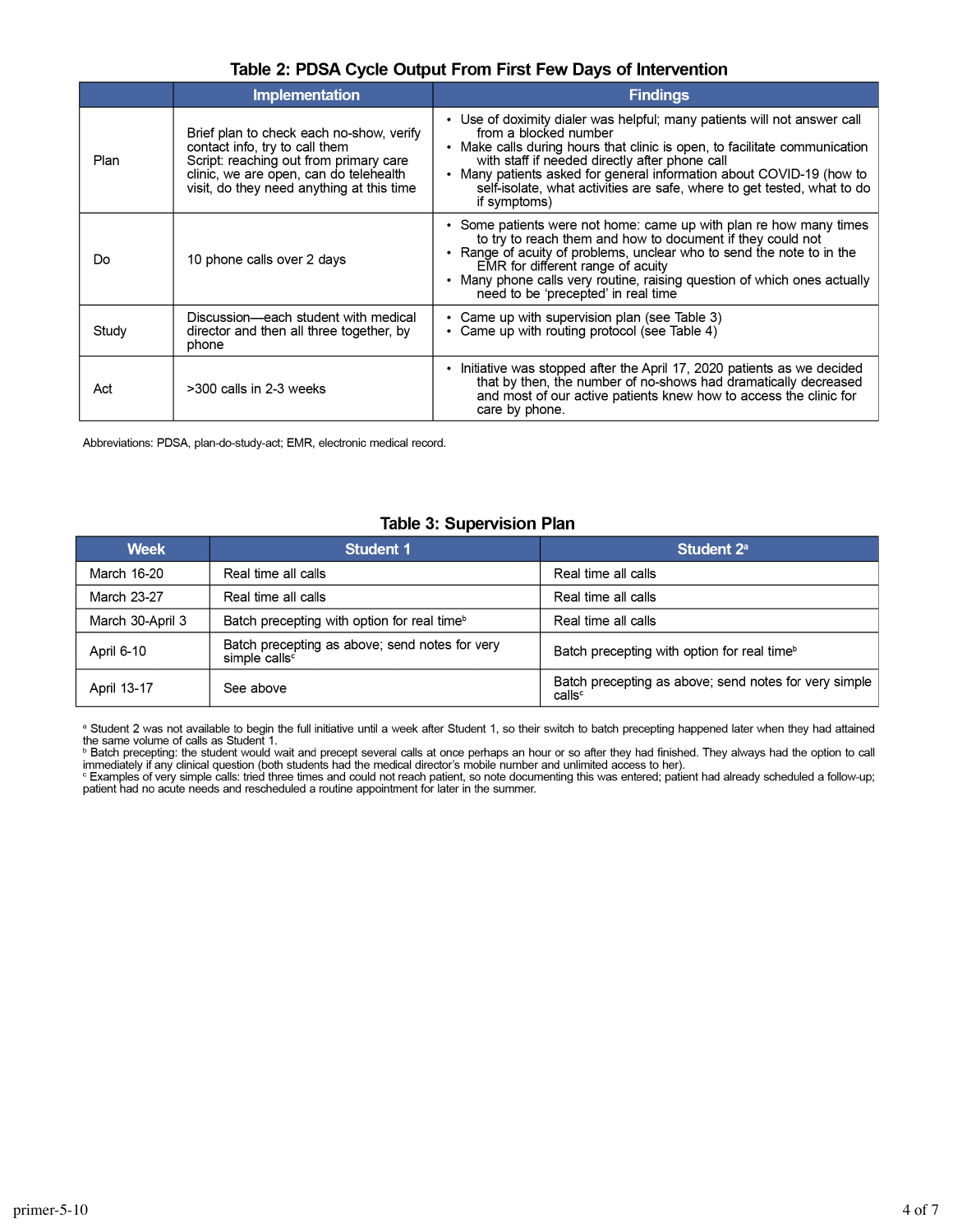#### **Table 4: Routing Protocol**

| <b>Type of Call</b>       | <b>Example</b>                                                                                                                                                                                                             | <b>Staff Routing</b>                                                                                    | <b>Provider</b><br>Routing        | <b>Other</b>                                                                                      |
|---------------------------|----------------------------------------------------------------------------------------------------------------------------------------------------------------------------------------------------------------------------|---------------------------------------------------------------------------------------------------------|-----------------------------------|---------------------------------------------------------------------------------------------------|
| Very routine              | Patient has already scheduled a followup<br>or is unable to be reached                                                                                                                                                     |                                                                                                         | PCP only                          | Note routed to<br>medical director in<br>lieu of precepting                                       |
| Routine/clerical          | Patient would like to schedule<br>appointment                                                                                                                                                                              | Front desk pool                                                                                         | PCP only                          |                                                                                                   |
| Routine/minor<br>clinical | Patient needs prescription refill, labs, or<br>wants general advice re COVID-19                                                                                                                                            | Clinical support pool                                                                                   | PCP and<br>microteam <sup>a</sup> |                                                                                                   |
| Clinical                  | Patient does have an ongoing clinical<br>issue that they would like help with-for<br>example, their anxiety is worse since the<br>pandemic started, or they have noticed<br>their blood sugar readings have been<br>higher | Front desk pool, $+/-$<br>behavioral health<br>clinician if indicated.<br>diabetes team if<br>indicated | PCP and<br>microteam              | Copy to nurse<br>triage pool to<br>confirm appt<br>was eventually<br>scheduled                    |
| Clinical acute            | Patient has symptoms concerning<br>for COVID-19 or other acute major<br>illness (CHF exacerbation, pneumonia,<br>worrisome rash or infection)                                                                              | Front desk pool,<br>nurse triage pool                                                                   | PCP and<br>microteam              | PCMH team <sup>b</sup> also<br>copied to clinically<br>follow up with<br>patient if PCP<br>unable |

Abbreviations: PCP, primary care provider; CHF, congestive heart failure; PCMH, patient-centered medical home.<br><sup>a</sup> Microteams are comprised of an R1, R2, R3 and faculty member who share complex patients and cover for one a that month and liaise closely with triage nurse.

#### Table 5: Number of Scheduled Visits, No-Shows, Patients Called Over the 5-Week Pandemic

| <b>Student</b> | <b>Scheduled Visits</b> | $No-Shows (%)$ | <b>Called by Student</b> |
|----------------|-------------------------|----------------|--------------------------|
|                | 1.637                   | 238            | 159 <sup>a</sup>         |
|                | 1,637                   | 188            | 149 <sup>b</sup>         |
| Total          | 3,274                   | 426            | 309                      |

a Patients who no-showed but were not called by the student included nursing home visits, home visits, and patients who had already been called or seen by another provider in the interim.

<sup>b</sup> The numbers for Student 2 are an estimate; the students split the list of patients in half and Student 1 kept accurate details of how many were called each day. Student 2 did 1 day less of work overall.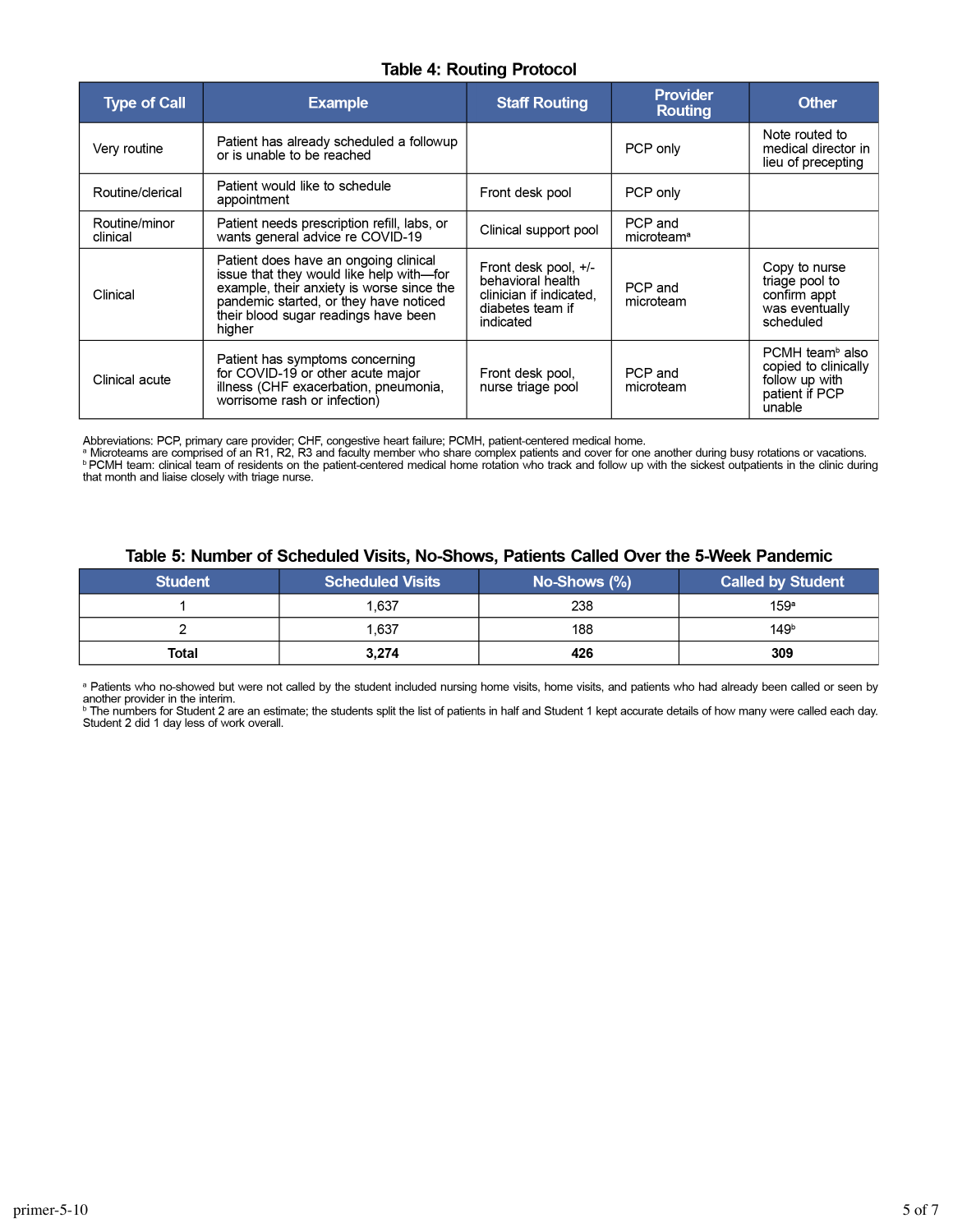#### Table 6: Feedback Comments From Students About Educational Value of Experience

I learned of the many, many different people in myriad clinical roles who play a role in clinical care and documentation (eg, contact [nurse manager] to remove deceased patients, contact this phone pool to schedule a visit, contact this person if it's a COVID visit, contact this person if it's a COVID visit, contact this person if it's an urgent COVID vi a clinic, especially a resident clinic.

Sad, but I realized how patients have to see so many different physicians at our clinic and that continuity of care just isn't as possible as you would like it to be at a resident clinic.

Many, many patients assumed the clinic was closed or that it was not safe to come in due to COVID. Many missed appointments for this. Many did not know or guess that we would do telehealth visits.

Many had health questions unrelated to COVID that they were sitting on and waiting for a chance to tell someone. This emphasized for me the importance of regular well visits (the patient may not schedule it themself but they still have issues they could benefit from seeing a doctor for) and the potential in random, unplanned phone check-ins. That's not something I've seen any other clinic do but could be a good thing in particular for high-risk patients.

It was helpful to have similar scripts that (the other student) and I used for sending pt letters, for leaving VMs, for introducing ourselves to every pt we called, etc.

I was surprised by how many pts switched PCPs, and how this was not reflected in our EMR.

I learned you have to be explicit in telling staff members what you want them to do. Can't just route saying call this patient to schedule. Have to say, call this patient and schedule with X doctor between Y-Z dates for a HTN check in visit.

Emphasis on the appreciation pts showed for calling and checking in with them

This was a great med student project because I was able to interact with pts and learn how to triage calls, who to go to for help, how to navigate the EMR, etc. This helped me to feel more comfortable with clinic as a resident.

Abbreviations: PCP, primary care provider; EMR, electronic medical record; HTN, hypertension.

### Corresponding Author

Joanne E. Wilkinson, MD, MSc

Brown University Warren Alpert Medical School - Family Medicine 111 Brewster St Pawtucket, RI 02860.

jwilkmd@gmail.com

### **Author Affiliations**

Joanne E. Wilkinson, MD, MSc - Alpert School of Medicine/Brown University, Pawtucket, RI

Garrett Bowen, MD - Brown University/Kent Hospital/Care New England Family Medicine Residency, Pawtucket, RI

Jeanette Gonzalez-Wright, MD - Brown University/Kent Hospital/Care New England Family Medicine Residency, Pawtucket, RI

### References

- 1. Parchman ML, Culler S. Primary care physicians and avoidable hospitalizations. J Fam Pract. 1994;39(2):123-128.
- 2. Dantas LF, Fleck JL, Cyrino Oliveira FL, Hamacher S. No-shows in appointment scheduling a systematic literature review. Health Policy. 2018;122(4):412-421. doi:10.1016/j.healthpol.2018.02.002
- 3. Nguyen DL, Dejesus RS. Increased frequency of no-shows in residents' primary care clinic is associated with more visits to the emergency department. J Prim Care Community Health. 2010;1(1):8-11. doi:10.1177/2150131909359930
- 4. Nuti LA, Lawley M, Turkcan A, et al. No-shows to primary care appointments: subsequent acute care utilization among diabetic patients. BMC Health Serv Res. 2012;12(1):304. doi:10.1186/1472-6963-12-304
- 5. Kaiser Family Foundation.When stay-at-home orders went into effect (slide). https://www.kff.org/other /slide/when-state-stay-at-home-orders-due-to-coronavirus-went-into-effect/. Published April 9, 2020. Accessed February 17, 2021.
- 6. Mehotra A, Chernew M, Linetsky D et al. The impact of the COVID-19 pandemic on outpatient visits: A